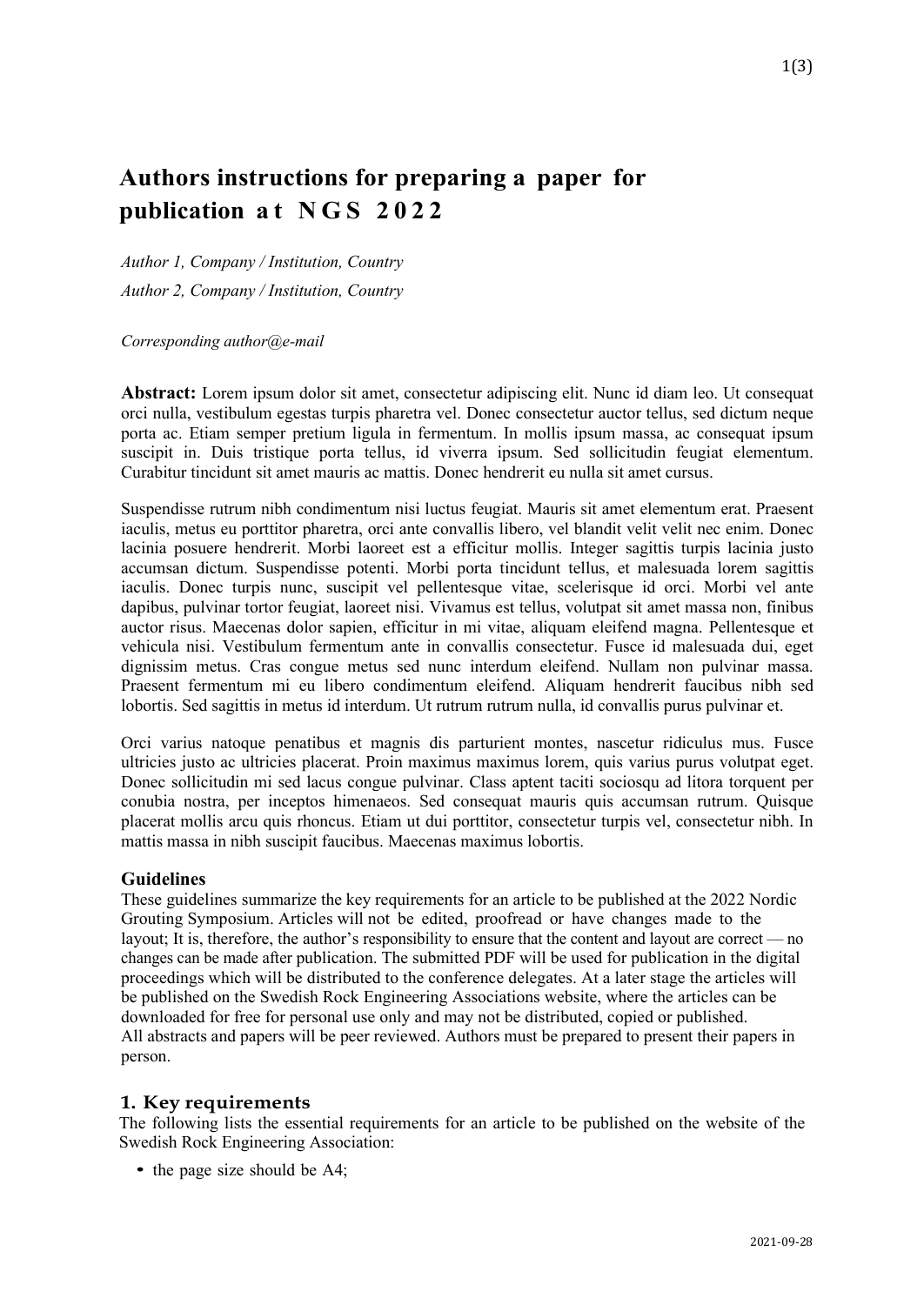- *•* text: font: Times New Roman. Font size 11;
- *•* **Headings: 12pt bold**, *subheadings 12pt italic*;
- *•* language: English;
- each page should have clear margins of 3.5cm (top), 2.5cm (left and right) and 2.7cm (bottom);
- *•* pages should not contain page numbers, running heads or footlines;
- *•* all articles *must* contain an abstract; Maximum 300 words.
- enter up to five keywords for your contribution
- *•* in the PDF, all fonts should be embedded.
- Please make sure that what you propose to present is agreed upon with interested parties.

## *1.1. Layout of the title page*

Title: Times New Roman, 16 points, bold, left-aligned text should be followed by a list of all authors' names and their affiliations. The style for the names is the first name followed by the family name.

The abstract follows below the authors' affiliations. The abstract and article text should follow the margin settings of the document. As the abstract is not part of the text it should be complete in itself; no table numbers, figure numbers, references or displayed mathematical expressions should be included.

# **2. The text**

The text of your article should start on the same page as the abstract. Any Acknowledgments should be placed immediately after the last numbered section of the paper, and any appendices after the Acknowledgments section. The length limit is 12 pages.

#### **3. Figures and tables**

Figures and tables should be numbered serially and positioned (centred on the width of the page) close to where they are mentioned in the text, not grouped together at the end. Each figure and table should have a brief explanatory caption.

#### *3.1. Colour figures*

There are no restrictions on the use of colour in your article.

#### **4. References**

A complete reference should provide enough information to locate the article concerned in print or electronic form. If you are unsure of a particular journal's abbreviated title it is bestto leave the title in full. The terms *loc. cit.* and *ibid.* should not be used.

References to the articles should typically contain:

- the authors, in the following form: family name (only the first letter capitalized) followed by initials with no periods after the initials;
- *•* the year of publication;
- *•* the article title (optional) in lower case letters, except for an initial capital;
- the journal title (italic and abbreviated). Parts denoted by letters should be inserted afterthe journal in Roman type;
- the volume number in bold type;
- the article number or the page numbers.